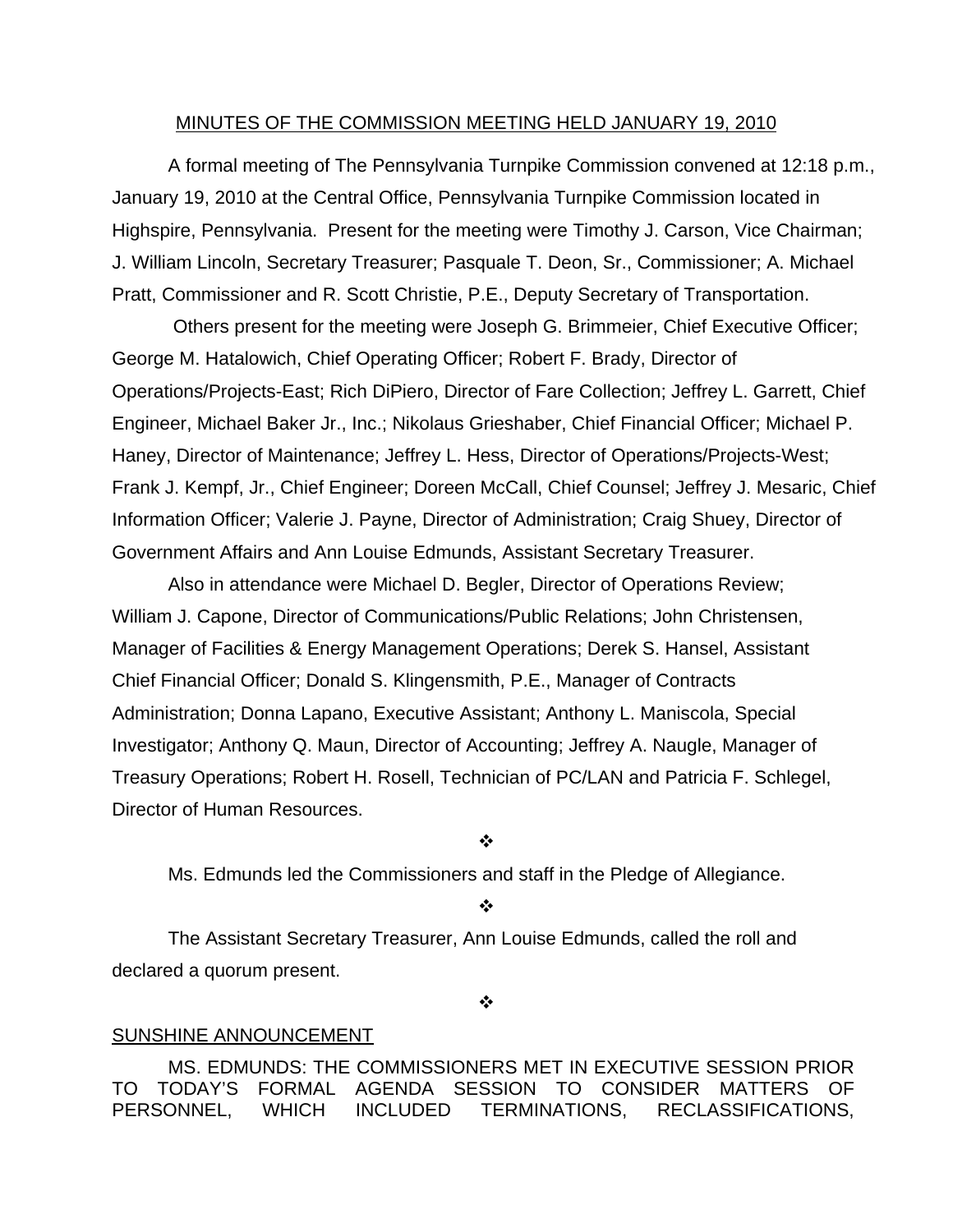VACANCIES AND A REQUEST TO POST AND FILL A POSITION IN THE ENGINEERING DEPARTMENT.

THE COMMISSIONERS ALSO DISCUSSED WITH COUNSEL AN UPDATE ON LITIGATION MATTERS AND ENGAGED IN NON-DELIBERATIVE INFORMATIONAL DISCUSSIONS, REGARDING VARIOUS ACTIONS AND MATTERS, WHICH HAVE BEEN APPROVED AT PREVIOUS PUBLIC MEETINGS.

❖

### MINUTES OF MEETING

Motion - That the Minutes of the meeting held January 5, 2010 be approved and filed – was made by Mr. Deon, seconded by Mr. Lincoln; and passed unanimously.

❖

## **COMMUNICATIONS**

 Motion – That the Commission accepts and files the memo received from the Chief Counsel– was made by Mr. Lincoln, seconded by Mr. Deon; and passed unanimously.

#### ❖

### PERSONNEL

 Motion – That the Commission approves the Personnel as submitted – was made by Mr. Lincoln, seconded by Mr. Deon; and passed unanimously.

❖

### UNFINISHED BUSINESS

There was no Unfinished Business to discuss.

❖

### NEW BUSINESS

### Reinvestments, Liquidations and Purchase of Securities

 Upon the motion by Mr. Lincoln, seconded by Mr. Deon, the following Resolution was presented for adoption:

### **RESOLUTION**

 BE IT RESOLVED that the Pennsylvania Turnpike Commission hereby ratifies the action of the Investment Analyst, with the approval of the Chief Executive Officer and the Consulting Engineer, in directing the Trustee to make the foregoing reinvestments, liquidations and purchases; and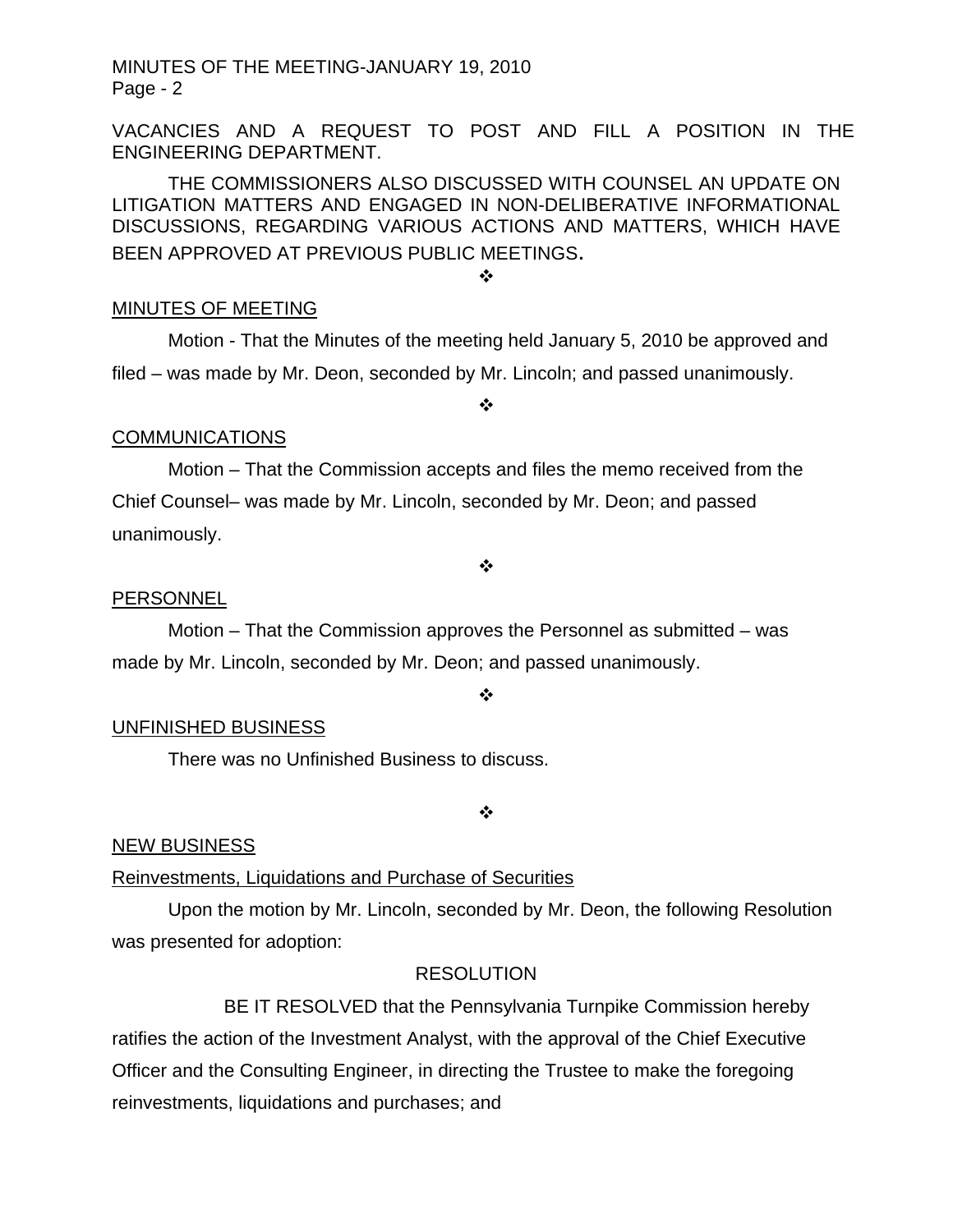BE IT FURTHER RESOLVED that copies of the Resolution certified by the

Assistant Secretary and Treasurer shall be forwarded to the Trustee as required in

Article VI, Section 602 of the 2001 Amended and Restated Trust Indenture.

The following members voted yea: Commissioners Christie, Lincoln, Deon and Pratt; Commissioner Carson abstained.

MR. CARSON: AS A LAWYER AND ADVISOR FOR OVER 30 YEARS IN THE PUBLIC FINANCE AREA, I AND/OR MY FIRM HAVE HAD, CURRENTLY HAVE, OR POTENTIALLY MAY HAVE, DEALINGS WITH VIRTUALLY ALL THE MAJOR COMMERCIAL AND INVESTMENT BANKING FIRMS, AND SOMETIMES REPRESENT THEM DIRECTLY IN VARIOUS TRANSACTIONS. MANY OF THESE FINANCIAL FIRMS ALSO ACT AS BROKER-DEALERS FROM WHICH THE COMMISSION OR ITS AGENTS (BOND TRUSTEES, ETC.) MIGHT SOLICIT BIDS AND/OR BUY SECURITIES FROM TIME-TO-TIME FOR ROUTINE INVESTMENT MANAGEMENT PURPOSES. OUT OF AN ABUNDANCE OF CAUTION, I WILL, THEREFORE, ABSTAIN FROM THE VOTE ON THIS PARTICULAR AGENDA ITEM, AND I ASK THAT THE MINUTES SO REFLECT MY ABSTENTION.

❖

### AGREEMENT

Motion-That the Commission approves the negotiation and execution of an amendment to our agreement with Ernst & Young LLP for actuarial valuation services of the Post-Employment Benefits Other than Pensions (OPEB); to exercise our second option to renew the agreement-was made by Mr. Lincoln, seconded by Mr. Pratt; and passed unanimously.

 $\ddot{\bullet}$ 

### RIGHT-OF-WAY REQUESTS

 Motion – That the Commission approves the Right-of-Way Requests for the items listed in memos "a" through "e":

- a. Authorize the acquisition of Right-of-Way #17942, a total take parcel, necessary for construction of the Southern Beltway, by issuing a check in the amount of \$221,483.39, payable to Urban Settlement Company, Escrow Agent; representing fair market value, prorated taxes and recording fees; authorize the appropriate Commission officials to execute the agreement of sale, authorize the payment of additional statutory damages as calculated by the Legal Department and approved by the Chief Executive Officer, and payment of the fair market value to the property owners is contingent upon their delivery of a deed prepared by the Legal Department;
- b. Authorize the acquisition of Right-of-Way #17949, a total take parcel, necessary for construction of the Southern Beltway, by issuing a check in the amount of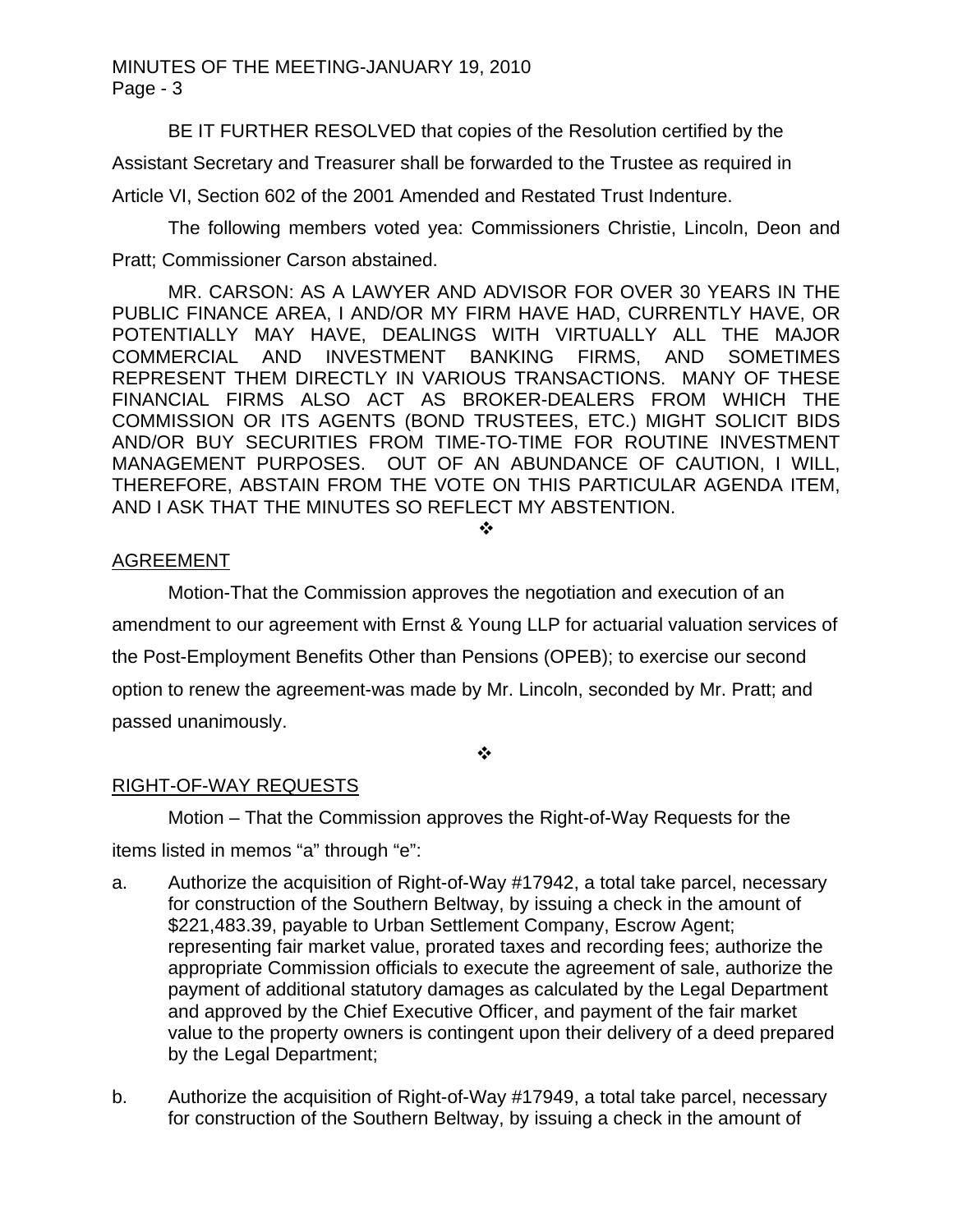\$245,441.65, payable to Coon and Company, Escrow Agent; representing fair market value, prorated taxes, recording fees and Section 710 damages; authorize the appropriate Commission officials to execute the agreement of sale, authorize the payment of additional statutory damages as calculated by the Legal Department and approved by the Chief Executive Officer, and payment of the fair market value to the property owners is contingent upon their delivery of a deed prepared by the Legal Department;

- c. Authorize the acquisition of Right-of-Way #3138-A, a partial take parcel, necessary for construction of the total reconstruction project from MP 206.00 to MP 210.00, by issuing a check in the amount of \$19,691.00, payable to Coon and Company, Escrow Agent; representing fair market value, prorated taxes and recording fees; authorize the appropriate Commission officials to execute the agreement of sale, authorize the payment of additional statutory damages as calculated by the Legal Department and approved by the Chief Executive Officer, and payment of the fair market value to the property owners is contingent upon their delivery of a deed prepared by the Legal Department;
- d. Authorize the acquisition of Right-of-Way #17913, a total take parcel, necessary for construction of the Southern Beltway, by issuing a check in the amount of \$75,104.27, payable to Coon and Company, Escrow Agent; representing fair market value, prorated taxes and recording fees; authorize the appropriate Commission officials to execute the agreement of sale, authorize the payment of additional statutory damages as calculated by the Legal Department and approved by the Chief Executive Officer, and payment of the fair market value to the property owner is contingent upon his delivery of a deed prepared by the Legal Department;
- e. Adopt the proposed Property Acquisition Resolution for Right-of-Way #6069-RB-01, a partial take parcel, necessary for Bridge EB-735 replacement project; authorize payment of Estimated Just Compensation in the amount of \$271,000.00 payable to outside counsel as escrow agent; and authorize payment of statutory damages and costs as calculated by the Legal Department and approved by the Chief Executive Officer.

-was made by Mr. Lincoln, seconded by Mr. Deon; and passed unanimously.

#### ❖

### ADVERTISING

Motion-That the Commission approves advertising for the items listed in memos "a" and "b":

a. Two (2) engineering/construction management firms to perform open-end construction management and inspection services for the I-80 toll conversion project to implement the I-80 Capital Plan construction projects over the next five (5) years. One agreement will be for the western portion and one agreement will be for the eastern portion;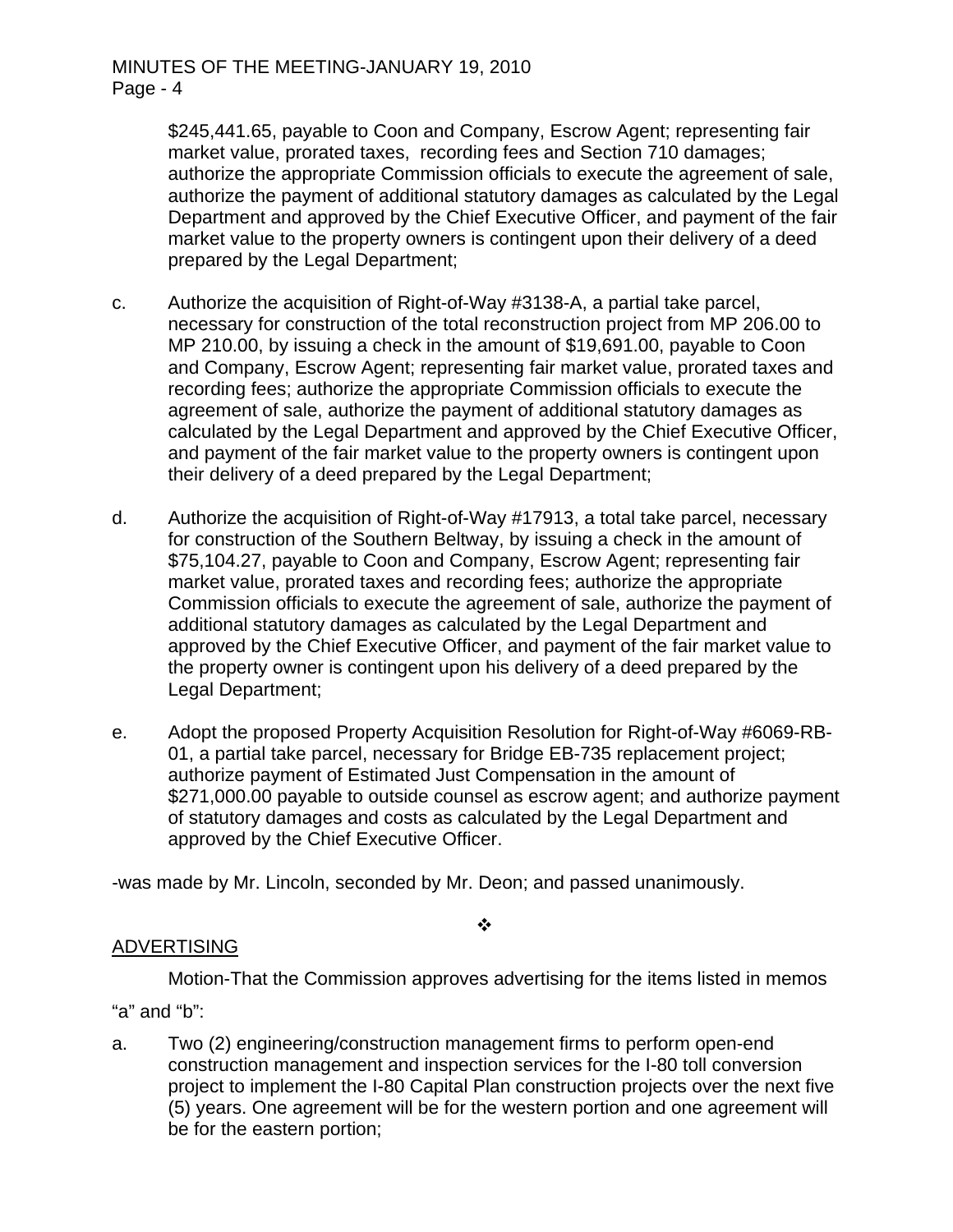b. Four (4) open-end contracts for engineering and design services associated with the I-80 toll conversion and capital plan projects.

-was made by Mr. Lincoln, seconded by Mr. Deon; and passed unanimously.

 $\frac{1}{2}$ 

## AWARD OF BIDS AND ISSUANCE OF PURCHASE ORDERS

Motion-That the Commission approves the Award of Bids and the Issuance of

Purchase Orders for the items listed in memos "a" and "b":

- a. Storage Area Network Upgrade, utilizing the Commonwealth's contract with Razor Technology; at a total award of \$1,058,000.00;
- b. Six (6) responder units, to the lowest responsive and responsible bidder, Apple Automotive Group; at a total award of \$223,129.00.

-was made by Mr. Lincoln, seconded by Mr. Deon, and passed unanimously.

❖

### AWARD OF CONTRACTS

 That the Commission approves the Award of Contracts for the items listed in memos "a" through "d":

- a. Contract #EN-00049-03-10, for sound barriers and collision damage repairs from MP 334.16 to MP 351.08, to the lowest responsive and responsible bidder, Bi State Construction Co., Inc., at a total award of \$656,487.00; with a contingency amount of \$30,000.00;
- b. Contract #EN-00088-03-02, for roadway and miscellaneous repairs between MP 75.39 and MP 179.44, to the lowest responsive and responsible bidder, Cottle's Asphalt Maintenance, Inc., at a total award of \$1,500,000.00;
- c. Contract #EN-00088-03-03, for roadway and miscellaneous repairs between MP 241.87 and MP 298.33, to the lowest responsive and responsible bidder, Hempt Bros., Inc., at a total award of \$1,000,000.00;
- d. Contract #EN-00088-03-04, for roadway and miscellaneous repairs between MP A20.00 and MP A130.30, to the lowest responsive and responsible bidder, Road-Con, Inc., at a total award of \$1,500,000.00.

-was made by Mr. Lincoln, seconded by Mr. Deon; and passed unanimously.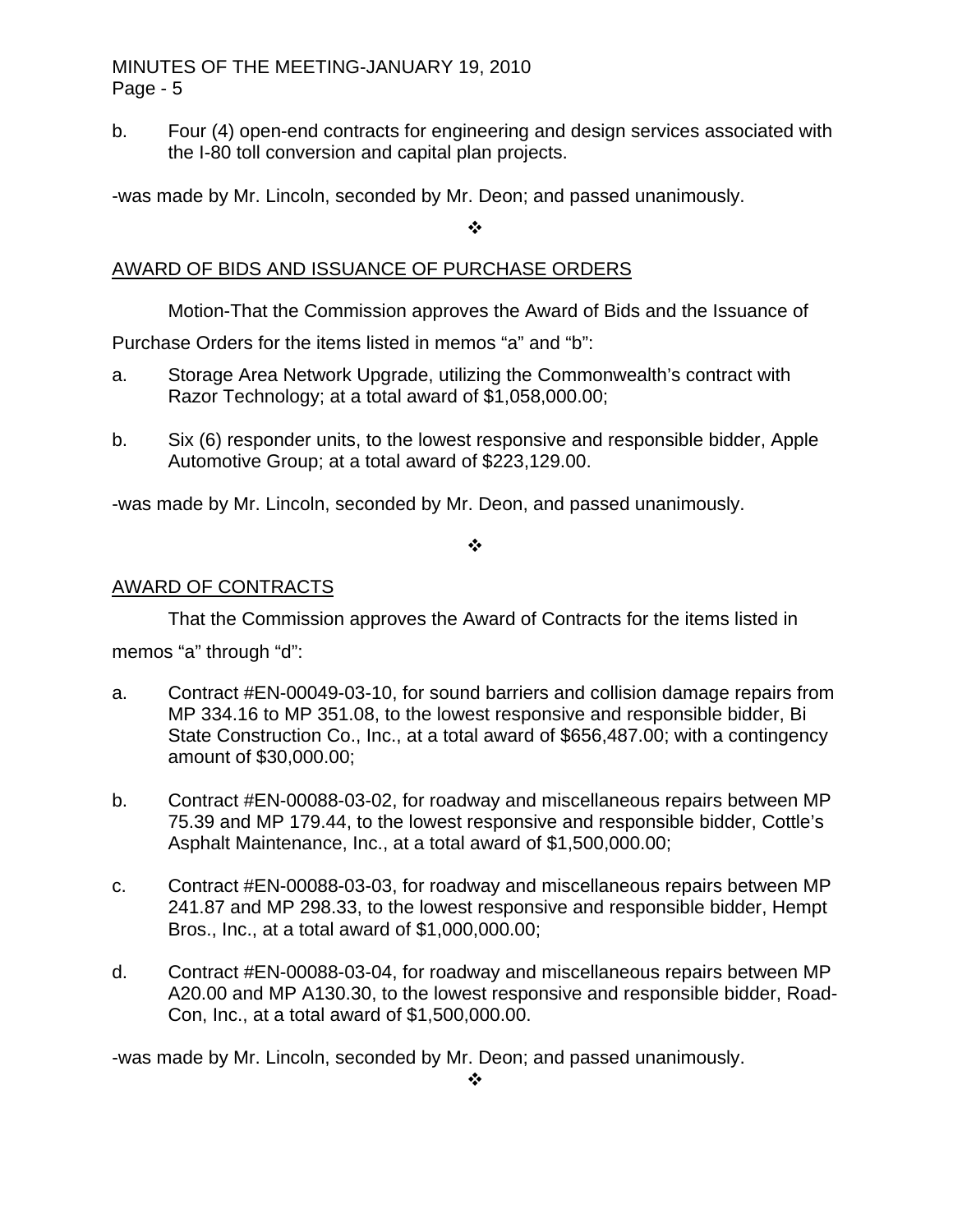#### IAG 2010 ANNUAL ASSESSMENT

 Motion-That the Commission approves payment of the 2010 annual Interagency Group (IAG) assessment in the amount of \$70,000.00 for our participation in the E-ZPass Interagency Group-was made by Mr. Lincoln, seconded by Mr. Deon and passed unanimously.

❖

#### PROPERTY DAMAGE WRITE-OFF

 Motion-That the Commission approves the write off of \$13,758.21 for Property Damage Claim #DC-1497-was made by Mr. Lincoln, seconded by Mr. Deon and passed unanimously.

 $\bullet$ 

#### Items Added to the Formal Agenda

#### **RECOMMENDATION**

Motion-That the Commission approves the negotiation and execution of four (4) agreements with the same selected consultants negotiated by PennDOT (KTA-Tator, Inc., HRV Conformance Verification Associates, Inc., Pennoni Associates, Inc. and Bureau Veritas, Inc.) for fabricated structural steel inspections systemwide; for a total combined dollar not-to-exceed amount of the four (4) contracts of \$5,000,000.00-was made by Mr. Lincoln, seconded by Mr. Deon; Mr. Pratt abstained.

MR. CHAIRMAN: I ABSTAIN ON THE BASIS THAT ONE OF THE COMPANIES SET FORTH IN THIS AGENDA ITEM IS A CLIENT OF THE FIRM OF WHICH I AM A PARTNER. I ASK THAT THE SECRETARY PLEASE HAVE THE MINUTES OF THE MEETING REFLECT MY ABSTENTION ON THIS VOTE. The motion passed.

❖

#### SUPPLEMENT

 Motion-That the Commission approves the preparation and execution of Supplemental Agreement #3 with L.D. Astorino & Associates, Ltd. for open-end architectural services west, for an increase of \$160,000.00; increasing the not-toexceed amount from \$1,150,000.00 to \$1,310,000.00-was made by Mr. Lincoln, seconded by Mr. Deon; and passed unanimously.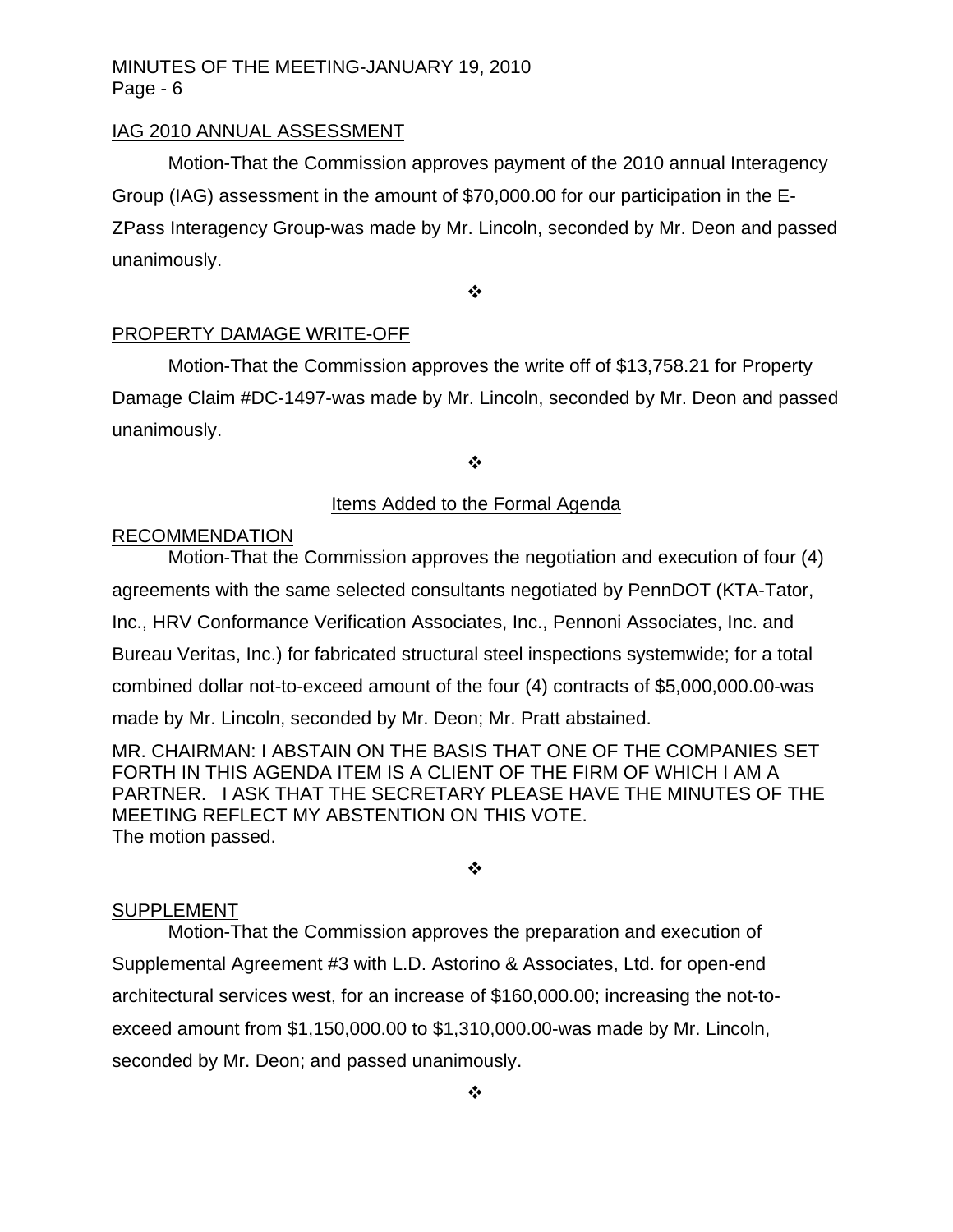## CHANGE ORDER

 Motion-That the Commission approves Change Order #3 for Contract #A-089.00R003-3-02 with Locust Ridge Contractors for bituminous resurfacing from MPA88.66 to MP A95.17, for a decrease of \$675,263.57, decreasing the not-to-exceed amount from \$5,936,959.10 to \$5,261,695.53-was made by Mr. Lincoln, seconded by Mr. Pratt; and passed unanimously.

 $\ddot{\cdot}$ 

## CHANGE ORDER AND FINAL PAYMENT

Motion-That the Commission approves Change Order #1 and Final Payment for Contract #EN-00036-03-02 with Morgan Rail, Inc. for wide area signing between MP 39.50 and MP 242.00; for an increase of \$8,308.67, making the final contract value \$432,350.47, and the final amount due of \$32,461.08-was made by Mr. Lincoln, seconded by Mr. Pratt; and passed unanimously.

❖

### POLICY LETTER REVISION

Motion-That the Commission approves the revisions to Policy Letter No.

7.1, Investment Policy and Guidelines, to reflect the following revisions:

- Clarifies that the policy applies to all financial assets of the Commission,
- Clarifies the rating requirements for mortgage backed securities and collateralized mortgage obligations;
- Clarifies the ability to invest in municipal obligations and provides for the usage of additional rating services for municipal obligations and for commercial paper
- Provides a standard for investment management based on "semi-active" investing which will allow for regular portfolio optimization and taking advantage of market opportunities;
- Provides for establishment of portfolio benchmarks based on the duration of individual portfolios and groups of portfolios rather than all of the Commission's funds as a whole.

-was made by Mr. Lincoln, seconded by Mr. Deon; and passed unanimously.

 $\cdot$ 

# E-ZPASS (IAG)

 Motion-That the Commission authorizes the preparation and execution of two Reimbursement Validation Testing Deposit Agreements on behalf of the E-ZPass Interagency Group (IAG). One agreement is between the Commission and TransCore and the other agreement is between the Commission and Mark IV; authorize the Chief Financial Officer, the Chief Operating Officer, or the Chief Executive Officer's designee,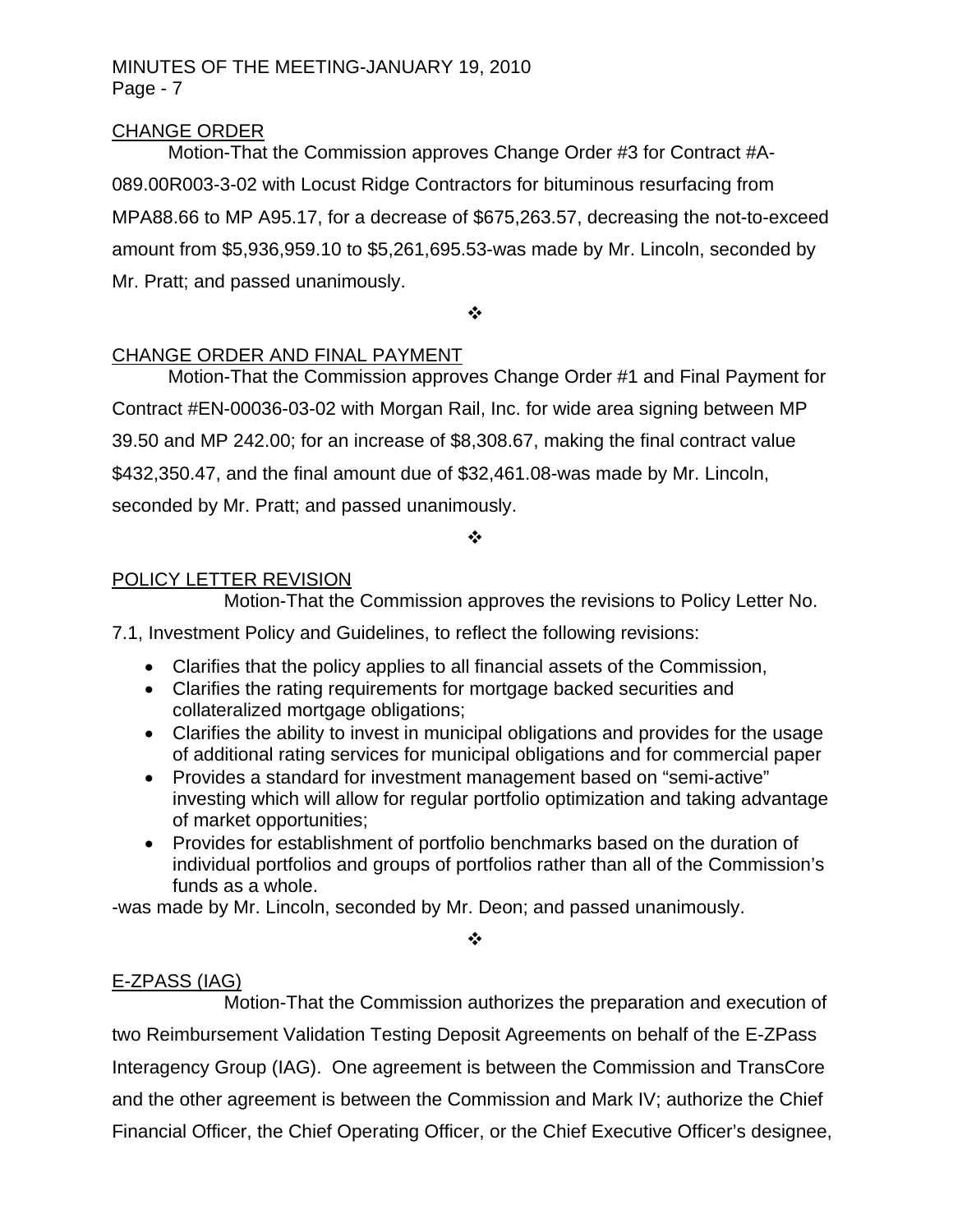to execute the contracts; and authorize the Commission to serve as the agency designated as the E-ZPass Interagency Group (IAG) Treasurer-was made by Mr. Lincoln, seconded by Mr. Deon; and passed unanimously.

## NEXT MEETING

MS. EDMUNDS: The next Commission Meeting will be held Tuesday, February 2, 2010.

 $\bullet^{\bullet}_{\bullet} \bullet$ 

### ADJOURNMENT

MS. EDMUNDS: Commissioners, I have no other items for consideration, if you have nothing further, I request a motion for adjournment.

Motion – That this meeting of The Pennsylvania Turnpike Commission be adjourned at 12:24 p.m. - was made by Mr. Lincoln, seconded by Mr. Christie; and passed unanimously.

 $\bullet^{\bullet}_{\bullet} \bullet$ 

PREPARED BY:

 Ann Louise Edmunds Assistant Secretary Treasurer

01-19-10

APPROVED BY:

 J. William Lincoln Secretary Treasurer